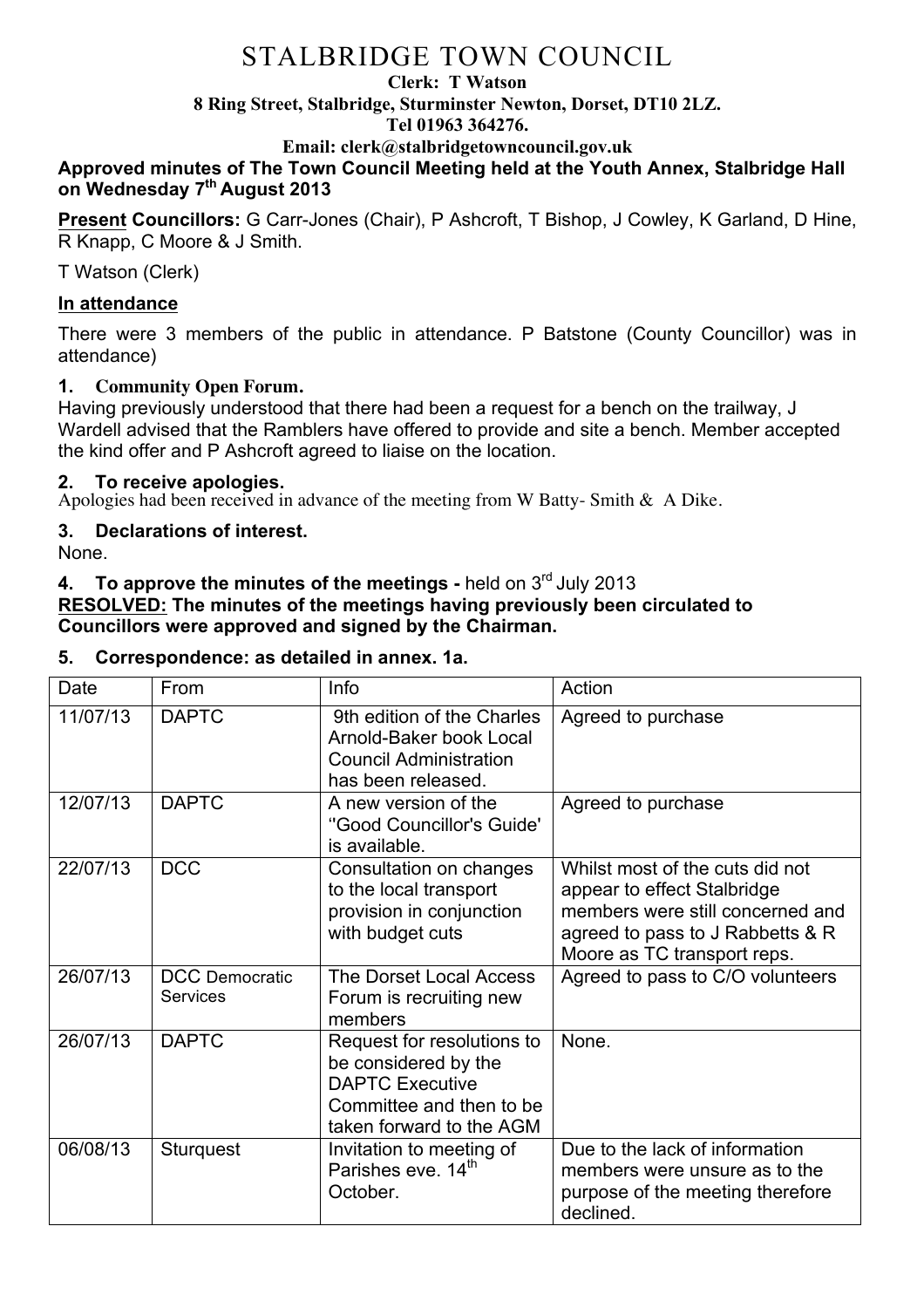#### **Clerk: T Watson**

**8 Ring Street, Stalbridge, Sturminster Newton, Dorset, DT10 2LZ.**

**Tel 01963 364276.** 

**Email: clerk@stalbridgetowncouncil.gov.uk**

#### **6. To facilitate the installation of posts and the end of footpath No 3. To prevent motorbike access. D Hine**

D Hine advised that motorbikes and quad bikes are using the path to access the private woodland and that this is causing a noise disturbance. She further advised that if the TC would purchase 3 posts she had a volunteer to site them. There was further discussion with regard to the ownership of the land and the possibility of the wood being fenced. J Wardell agreed with the advice from N Brown that a width restriction narrow enough to preclude motorbikes would also preclude pushchairs and off-road buggies and advised that in accordance with the equality act this was not lawful.

**RESOLVED: There was no vote on the proposal made, as an alternative it was agreed to add no vehicle signs at both ends of the path and to publisize the correct use of public rights of way in the next newsletter.**

## **7. To resolve the name for the Community Building.**

The following suggestions were made: Pick the names form the war memorial out of a hat, TheHub@Stalbridge, Stalbridge Hub, The Centre, The Forum, The StoneLee Centre, The Town Hall & The Stalbridge Station.

### **RESOLVED: It was proposed and agreed that the name for the Community Building will be TheHub@Stalbridge.**

## **8. To receive notice of the Christmas lights events.**

The lighting of the Lime on the ring and Carols is Mon  $2<sup>nd</sup>$  December and the late night shopping event is Friday  $6<sup>th</sup>$  December. It was noted that this year it is the intention to make the event less commercial and to have focus on local organisations and entertainment.

## **RESOLVED: It was proposed and agreed to approve the dates of the events.**

## **9. To consider a logo for Stalbridge Town Council and give further instruction.**

#### **G Carr-Jones**

G Carr-Jones advised that this should be a logo for the hub at Stalbridge and presented several designs.

#### **RESOLVED: There was general agreement to work with T Wood on his Stalbridge flag design to develop the logo further.**

## **10.To consider the provision of power at the Ring and give further instruction.**

T Wood advised that the lights group were seeking the TC's permission to investigate the possibility of the current lime tree light supply being utilised for other lighting of events on the Ring. This will be strictly controlled by the lights group, will save money and reduce noise from on generators.

### **RESOLVED: There was general agreement to allow the lights group to investigate the possibility of the current lime tree light supply being utilised for other lighting of events on the Ring**

### **11.A proposal that the Town Council takes leasehold transfer of the land at Grosvenor Road from NDDC for use as amenity land. G Carr-Jones**

G Carr- Jones advised that the aim of this was to protect the area as amenity land. T Bishop encouraged members to ask for a freehold transfer of the land which may me subject to an asset lock.

**RESOLVED: The proposal was amended and agreed that the Town Council takes the freehold transfer of the land at Grosvenor Road from NDDC for use as amenity land pending further negotiations with NDDC.**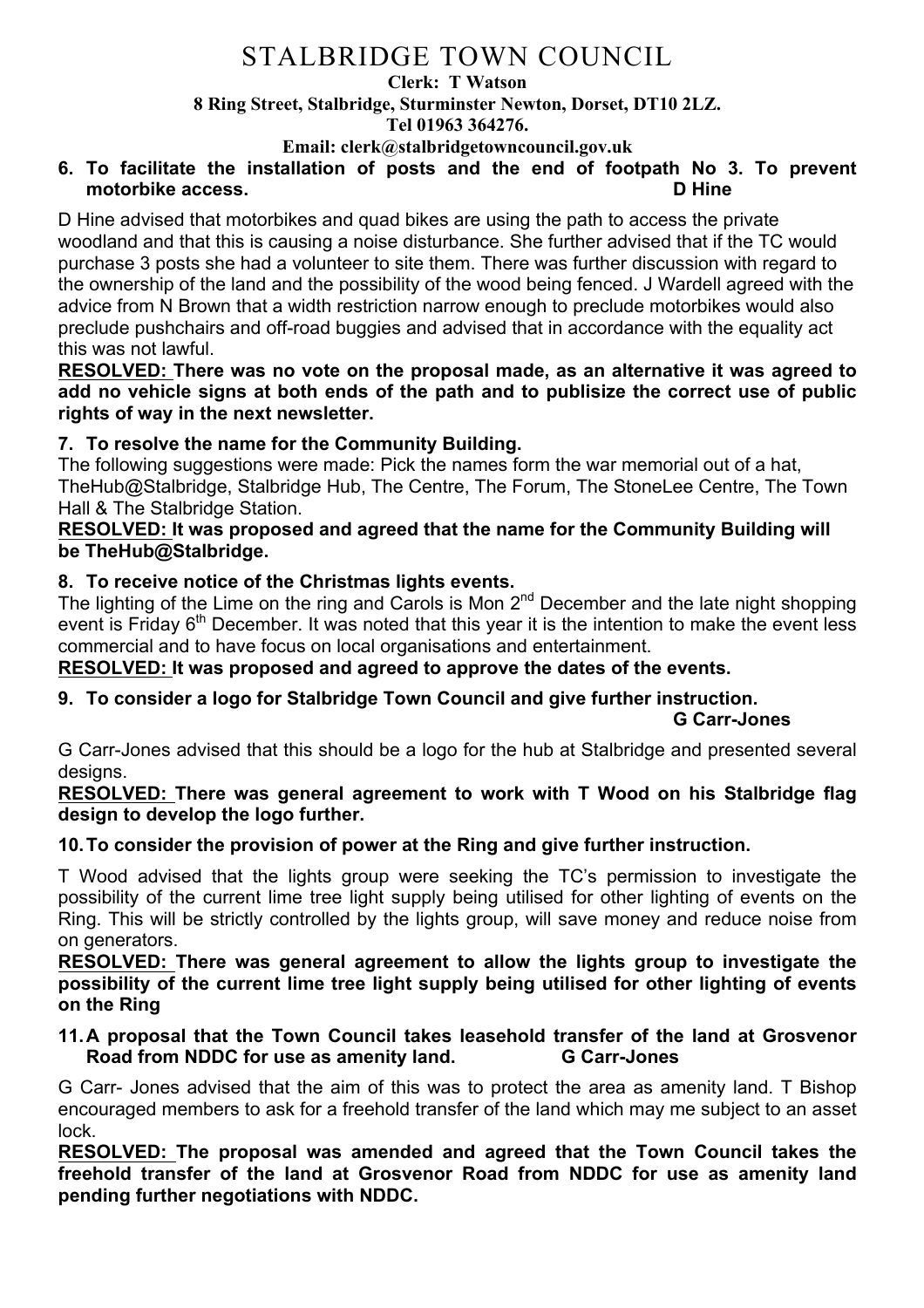## **Clerk: T Watson 8 Ring Street, Stalbridge, Sturminster Newton, Dorset, DT10 2LZ. Tel 01963 364276. Email: clerk@stalbridgetowncouncil.gov.uk**

## **12.To receive a closing report on the Hub project.**

G Carr-Jones felt that it was a little premature for a full closing financial report but advised that the project had come in both within budget on time. The furnishings and IT will be installed in the next couple of weeks, ready for a move in at the beginning of September. Some landscaping work will be done at the front of the building.

#### **13.To consider the service and maintenance arrangements for the Community Building / Community Library and give further instruction.**

It was noted that the library group did not feel able to carry out high level cleaning and it was considered if the volunteers should be expected to clean the WC which would be used by the public. A quarterly professional deep clean was considered to be appropriate with the volunteers / Clerk vacuuming, dusting and cleaning the kitchen in the interim. I Kerr would be happy to clean the public WC. Further arrangements can be made for window cleaning. Members felt that a cleaning spec was required.

#### **RESOLVED: It was proposed and agreed to get quotes for a quarterly deep clean. Volunteers/ Clerk to vacuume, dust & clean the kitchen in the interim. I Kerr to clean the public WC.**

### **14.To receive an offer to refurbish the hand bier and give further instruction.**

The offer had been made by Mr D Stubbings. He has already done some Internet searching and the hand beir goes on top of the wheeled Bier for services with the coffin on top of it. He intends to take a look at the wheeled Bier so that he can match it up and make them both look as one , as was seemingly originally the case. Some members questioned if the hand bier was worth preserving whilst others were keen to keep a piece of Stalbridge history in good condition, so that it can be displayed with the wheeled bier.

#### **RESOLVED: It was proposed and agreed to accept the offer to refurbish the hand bier and that the TC will pay for the materials.**

## **15.To consider covering the well in the bier house and give further instruction.**

It was noted that this was necessary form a health and safety point of view as the original cover appeared to have disappeared.

**RESOLVED: There was general agreement that the well must be covered and to proceed with installing an appropriate cover.**

#### **16.To consider the provision of new carpet for the Library and give further instruction.** D Beardsmore had advised that the cost could be covered in the hub building budget.

**RESOLVED: It was proposed and unanimously agreed that a new carpet for the Library be provided as part of the hub building project budjet.**

#### **17.Finance.**

#### **a. To approve the accounts as presented in annex 1b. For payment.**

| Custom security services     | Alarm upgrade Library                                             | £529.20   |
|------------------------------|-------------------------------------------------------------------|-----------|
| N Power                      | DD Electricity Library 03.05-25.06.13                             | £69.16    |
| <b>Total Gas &amp; Power</b> | <b>DD</b> Gas Library 31.05-30.06.13                              | £8.05     |
| <b>IK Services</b>           | In lieu purchase replacement safety strap baby changing unit WC's | £33.13    |
| Wallgate                     | WC hand washer service contract                                   | £494.40   |
| I K Services                 | WC & street cleaning June                                         | £1,552.00 |
| DCC                          | <b>Commercial sacks</b>                                           | £50.00    |
| <b>IK Services</b>           | In lieu of WC's sign                                              | £55.00    |
| Custom security services     | Alarm system hub                                                  | £696.00   |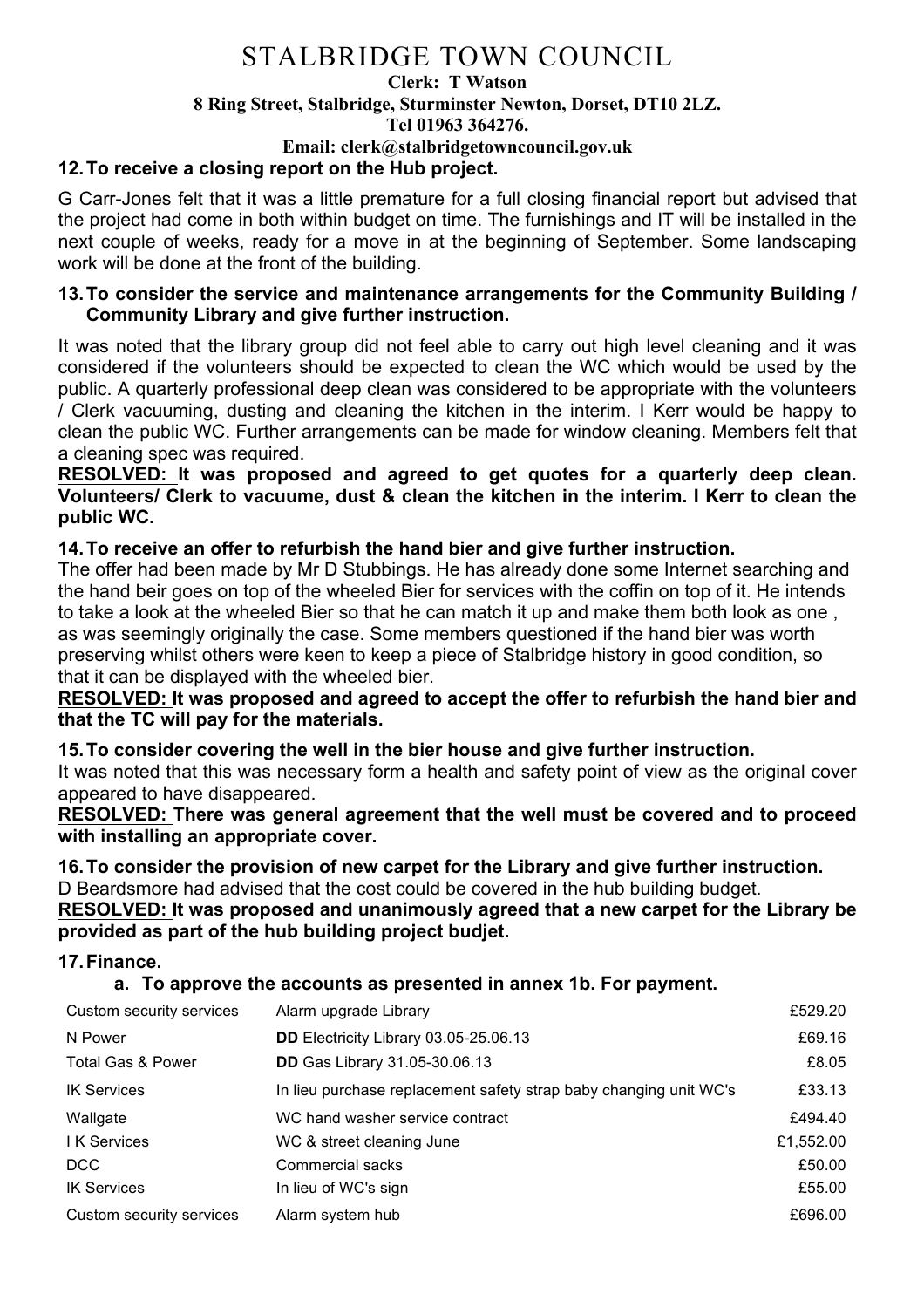#### **Clerk: T Watson**

**8 Ring Street, Stalbridge, Sturminster Newton, Dorset, DT10 2LZ.**

**Tel 01963 364276.** 

#### **Email: clerk@stalbridgetowncouncil.gov.uk**

| Harrier Garden Services (J       |                                                                |           |
|----------------------------------|----------------------------------------------------------------|-----------|
| Ayres)                           | Apply weed killer to paths at Jarvis field                     | £28.10    |
| Harrier Garden Services ( J      |                                                                |           |
| Ayres)                           | Jarvis field mowing 3rd of 4 instalments                       | £516.15   |
| <b>NDDC</b>                      | Council tax flat                                               | £212.20   |
| <b>Blanchards Bailey</b>         | Legal fees sale of 8 Ring Street see RN 6                      | £600.00   |
| <b>British Gas</b>               | <b>DD</b> Closing electricity bill 8 Ring St                   | £82.40    |
| <b>British Gas</b>               | <b>DD</b> Closing gas bill 8 Ring St                           | £62.48    |
| Wessex Water                     | <b>DD</b> Closing Bill 8 Ring St                               | £30.71    |
| T Watson                         | In Lieu C/O phone credit                                       | 10        |
| T Watson                         | Postage                                                        | £8.10     |
| T Watson                         | Salary July                                                    | 797.19    |
| <b>HMRC</b>                      | Tax & NI July                                                  | £98.55    |
| <b>DAPTC</b>                     | Annual subscription                                            | £682.70   |
| T Watson                         | In lieu of purchase no dogs sign for JFPA                      | £3.00     |
| <b>IK Services</b>               | In lieu of purchase of new padlock for the Bier house          | £19.22    |
| <b>Cutting Edge Technologies</b> | <b>IT Cable installation</b>                                   | £1,464.02 |
| ВT                               | <b>DD</b> Line rent calls & connection charges 27.03-31/5/2013 | £654.22   |
| R Sharp                          | STC & NDDC Grass cutting 08.07-06.08.13                        | £884.00   |
| <b>DAPTC</b>                     | Subscription fee 2013/14                                       | £682.70   |

The clerk had made enquires as instructed post the July meeting regarding the subscription figure:

In 2012/13 NALC decided to increase it's affiliation fee by 4.5%. DAPTC therefore decided to protect it's members from the full impact of this increase, and only increased it's own subscription rate by 1%. However, as you know, DAPTC is a not for profit organisation, and for 2013/14 cannot continue to absorb this increase; and has therefore had to raise subscriptions by 3.5%. Fortunately NALC has not increased subscription rates again this year. The Clerk advised that the delivery of the commercial sacks had not been received.

**RESOLVED: Proposed by D Hine, seconded by T Bishop and agreed that approval of the invoices as presented be made excluding the DCC payment of £50.00.**

## **b. To approve the transfer between the instant access and deposit accounts.**

A request was made for a transfer of £65,000.00 to the deposit account in conjunction with the receipt of the fund in conjunction with the sale of 8 Ring Street less day to day running expenses.

**RESOLVED: Proposed by D Hine, seconded by T Bishop and agreed that approval of the transfers as presented be made.**

## **c. To receive the quarterly financial report April – June 2013**

Members had received copies prior to the meeting. The Clerk advised that the receipts and payments and the bank balance at the end of June of £96,597.89 included the sub-committee accounts. It was noted that general funds stand at £44,655.15 & capital reserves at £51,833.71. An agenda item was requested for a balance statement on the remaining capital bequest fund. **RESOLVED: There was general agreement to accept the figures as presented.**

## **d. To receive notice of 13/14 national Clerks salary award.**

The National Joint Council (NJC) for Local Government Services agreement on the pay scales for 2013-14 was jointly recommended by the National Association of Local Councils and Society of Local Council Clerks. This represented a 1% rise, the first cost of living rise for 3 years. It was noted that the Clerks current level is SCP 25, which is at the top of LC1 and no further incremental rises will be made within LC1.

## **RESOLVED: There was general agreement that the rise be implemented.**

**18.Clerks report on matters arising.**